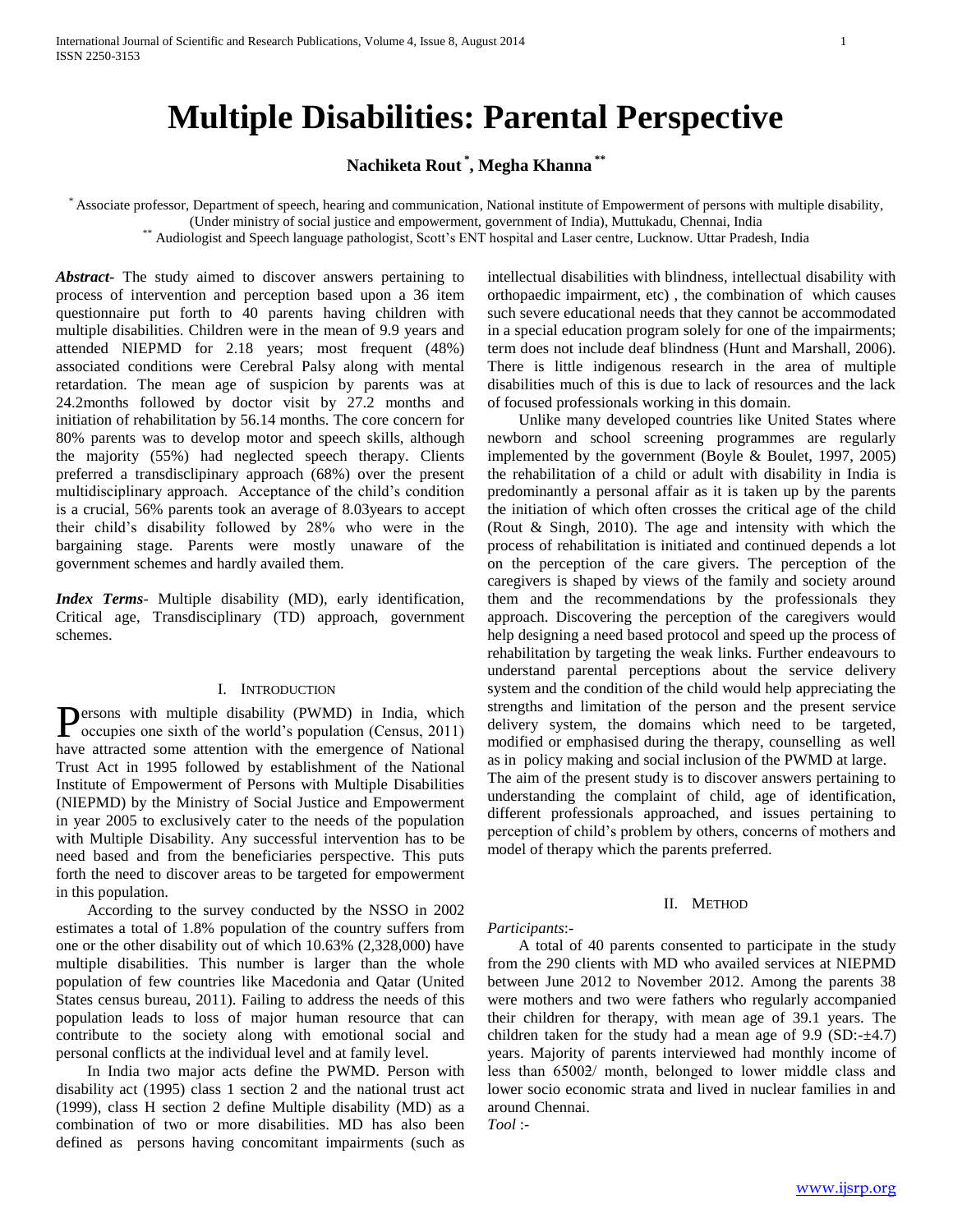A 36 item validated open-ended questionnaire designed for the caregivers was used in the study. The English and translated Tamil questionnaire was judged for its face validity by two psychologists, followed by two speech language pathologists and a special educator. The questionnaire was administered in Tamil which was the native language of the participants (appendix1). *Procedure*:-

 Before the interview the participant was elaborated about the aim and purpose of the study. Consent was obtained from participants and as they consented an interview was conducted in one to one setup. The responses were transcribed by one of the authors as the interview proceeded following which it was discussed and coded within two hours . The questions were paraphrased if clients did not understand the content. The data was then analyzed using SPSS version 16.

#### III. RESULTS

 Majority of clients were provisionally diagnosed of mental retardation with cerebral palsy (MR+CP) (21/40) followed by autism spectrum disorder (ASD) with mental retardation (12/40). Other less common conditions were attention deficit hyperactivity disorder with mental retardation (ADHD+MR) and developmental delay. Age at which mothers first suspected that their child has some problem was 24.2 (SD:±24.2) months. The conditions which aroused suspicion of abnormality in the child were primarily delayed developmental milestones (18/40), post natal risk indicators or medical condition (9/40) like epilepsy and birth asphyxia and behavioural problems seen in the child(7/40). The mean age at which mothers first took their child to a doctor for consultation after suspicion was  $27.2$  (SD: $\pm$  20.0) months. Majority of the clients (26/40) consulted paediatrician followed by psychiatrist (6/40) and neurologists (5/40). Other parents consulted general physician. As many as 14 children were treated with drugs alone and did not have any direct recommendations pertaining to accessing consultation from rehabilitation professional. Some doctors (7/40) advised to wait and watch as the child had developmental delay and could recover with medicines and age. Only 13(32%) doctors directly recommended rehabilitation services along with medical treatment. Referral to a psychologist for IQ evaluation and admission in play school was also recommended to six of the parents. Out of 40 parents 23 of them went for a second consultation at the mean age of 33.5 months (SD:  $\pm$ 30.2). Majority (18/23) of mothers consulted a different paediatrician rest three consulted a psychiatrist. This time 18/23 doctors advised for specific rehabilitation services according to child's needs along with medical treatment and the rest recommended to continue with drugs. The mean age of major milestones in the process of habilitation has been depicted in figure 1



## *Figure 1***: Mean age of major milestones in the process of habilitation**

 Mean age at which rehabilitation started for the clients was 56.14 months (SD: $\pm$  30.1). When the rehabilitation first started 27/40 children were non verbal and 10 had delayed speech and language. However, rehabilitation that was first recommended and initiated for the child was physiotherapy and occupational therapy (22/40). Only 15 parents gave importance to speech therapy at the beginning itself along with other therapeutic interventions. Parents were also questioned regarding their major concerns for their child at the time of interview. Adequate speech and language development was solely the main concern for parents of these children (12/40) followed by motor development

and behaviour along with speech and language delay (18/40) (figure 2). Few other less mentioned concerns were inability to carry on Activities of daily living and reading and writing (10/40). Out of 40 children 37 on evaluation had language and speech difficulties and at least 65% of them needed AAC in spite of that 17% parent who we interviewed found no major communication difficulties in their child. Parents were explained the stages of normal grief by Elizabeth Ross (1969) and were asked to indicate the stage in which they would put themselves. Most of the mothers had already accepted their child's disability (22/40) followed by bargaining (11/40) and very few mother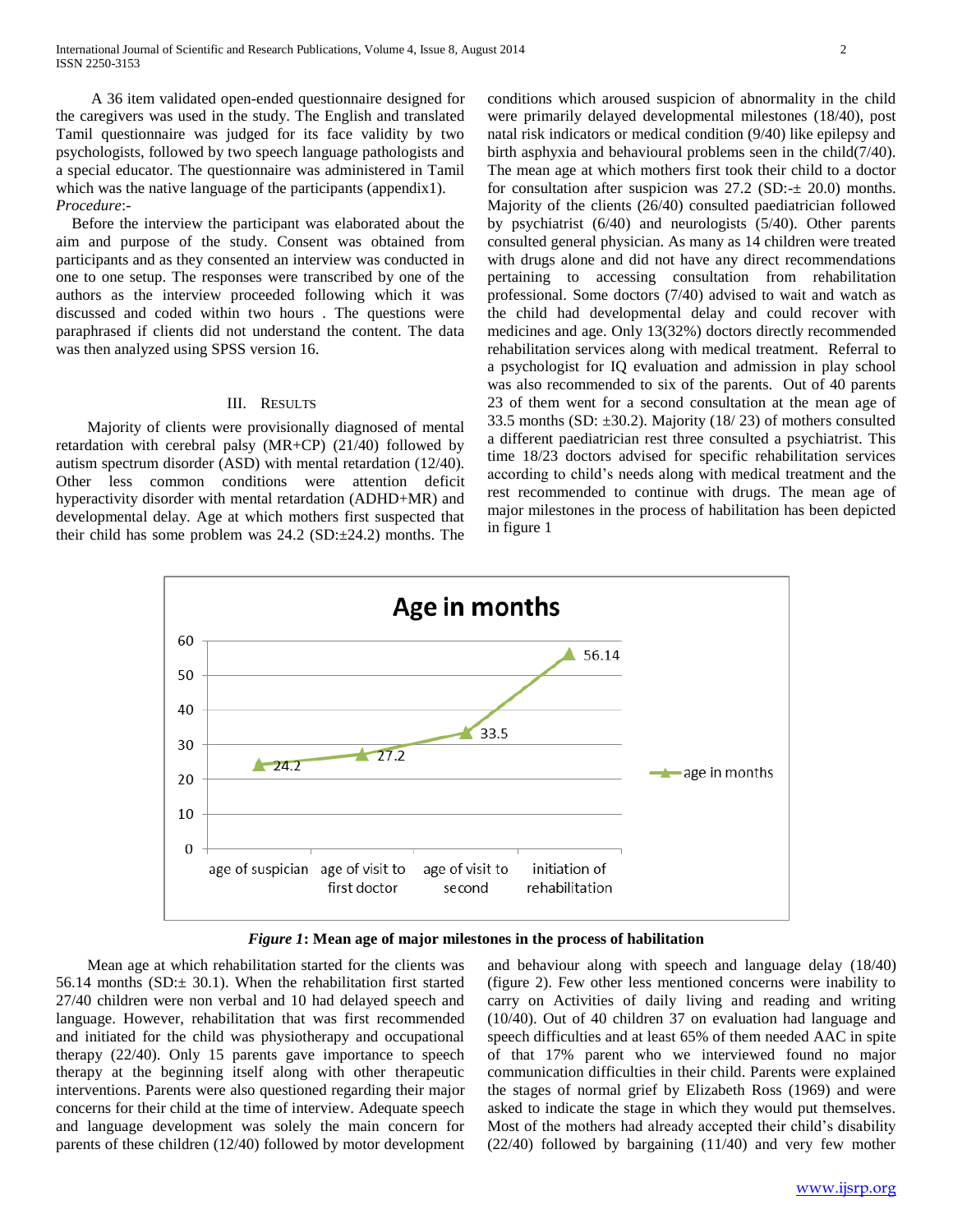were still at the stage of grief and denial (7/40). Society and family's attitude was also probed into and majority of parents (27/40) reported that attitude and behaviour of family members and society mainly neighbours towards the child and parents (especially mothers) was difficult for them to manage and added on to their stress. Parents were also interviewed regarding the awareness of laws given by government for children with disability. About 28 clients were availing the free travel pass and 1000ƻ per month allowance given by government of Tamil Nadu but rest were not aware of basic benefits.

 Only 29 client's were asked questions pertaining to different work approaches as they were regular clients attending therapy in a multidisciplinary set up for a mean period of 2.18 years. Twenty of the mothers said that they will prefer Trans Disciplinary approach and seven said maybe but they were not sure, two mothers said they want to continue with the same multidisciplinary approach that they have been attending till now. Many reasons were given by the mothers as to why they prefer TD approach which were analyzed. The most common reasons given by the mothers (20/29) supporting their preference towards TD approach is that they don't need to shift the child from one room to another, would have reduced dependency on others and uniformity. Among the mothers who supported TD approach another good reason given by them was child will be better benefitted by one teacher and continuous and uniform training.

 As many as 18 mothers voluntarily reported relaxed and feeling comforted after the interview. They reported to be happy by the fact that somebody wants to listen to them and their opinion matters and thanked the interviewer.

## IV. DISCUSSION

 The clients in the study are representative of the proportion of distributions of the clients with MD attending NIEPMD, who were diagnosed as CP+MR (48%) followed by ASD+MR (15%) (Annual report of NIEPMD, 2011-2012).

 Most children develop their first words between 12 and 15months, and it is common practice to wait until a child is 18 to 24months and still not talking to refer the child for an evaluation (Wetherby & Prizant, 2001). The review coincide with our study where mean age of suspicion of a problem by parents is 24.83 months with a large SD of  $\pm$  25.2months indicating the wide variance in age of suspicion by parents. The difference is probably due to nature of medical problems in children with multiple disability. Some postnatal/medical conditions like epilepsy, birth asphyxia and neonatal jaundice leading to admission or intensive medical treatment aroused immediate suspicion while others like delay in developmental milestones stir late suspicion. This is unlike the identification of single disabling condition of severe nature like hearing impairment were mean age of identification is  $1.5$  (SD: $\pm$ 1.04) years with a very small range of variance (Rout, & Singh 2010). Although common sense suggests that the child with MD should be identified much earlier than a child with unidisability but the findings are the other way. It is probably because of global developmental delay and visibly alarming medical conditions of the child with multiple disability (CWMD) which keeps parents engaged and anticipate less from the child. As opposed to

CWMD a child with unidisability like a child with hearing impairment specifically gets delayed in terms of language development while other domains like motor development, cognitive development etc develop normally. The delay in language alone attracts immediate attention and hence these children are identified at a lower age as compared to CWMD Medical professionals who were mainly consulted by our clients were paediatricians (65%) followed by psychiatrists (15%) and neurologists (12.5%). In case of unidisability a doctor specializing in the specific organ is consulted by the parents; for example ENT specialist is consulted for hearing loss (Rout and Singh,2010), ophthalmologist for visual impairment and child psychiatrist for persons with mental retardation (American academy of child and adolescent pshychiatry, 2006). A considerable number of doctors approximately 53% (14+7) did not give direct recommendations to consult a rehab professional which indicates probable lack of knowledge about the restricted critical age or the work domain of rehabilitation professionals. With the betterment in health care system the number of children who would not have survived after birth is saved is increasing. A part of them tend to have lasting disability which cannot be cured (AIHW, 2009) and hence the course content about rehabilitation and disability needs to be proportionately increased especially for paediatrician, neurologist & psychiatrists. Even though the ENT refrains from recommending an audiologist for diagnosis and treatment in the first visit, it is as less as 21% (Rout &Singh, 2010) as compared to 53% in case of CWMD primarily consulting paediatrician, neurologist and psychiatrist. It is also to do with medical condition of the child. Many a time's doctors and parents wait for the child to recover in terms of physical condition and vitals following which they plan to begin rehabilitation services. However, passive stretching, sensory stimulation and speech and language stimulation do not require aggressive motor movements by the child and can be carried out by parents in consultation with the rehabilitation professional. Further consideration with rehab professionals would help getting advice about better positioning, movement and communication strategies which intern has more palliative and bonding effect and trigger the process of healing and development. To begin a focused training program the name and addresses of doctors and medical professionals visited by the parents most commonly need to be collected as done during this study and the group has to be addressed first.

 On the second visit more number of parents almost 78% was advised to visit specific rehabilitation professionals. This is less to do with awareness about a rehabilitation professional and more to do with the requirement for referral and realization that medicines alone will not improve child's condition. This delay in referral leads to a loss of critical age of development which is a major phenomenon in brain and behavioural development (Michel & Mark, 2008). There are many studies that support the theory of critical age and concept of early identification and intervention. The period from 25weeks of gestation to 5-6 months of age is most critical to development of the auditory pathway and intrurn of speech and language development (Graven & Browne, 2008). A pamphlet which indicates significance of critical age and need of early rehabilitation, which is found to be convincing to doctors and trigger referrals, is enclosed in appendix II. A study done by Yashinaga and Itano in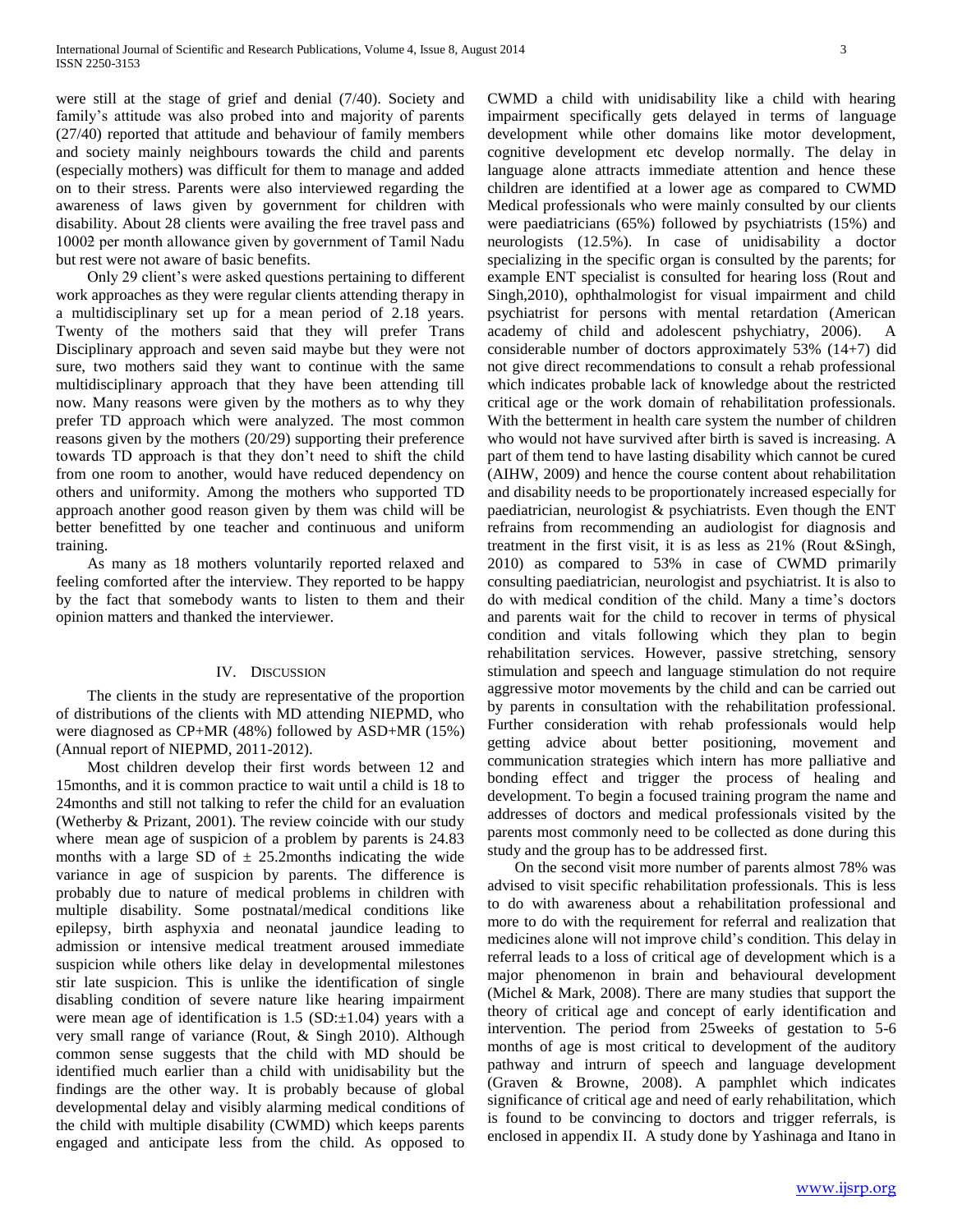1998 on language skills of early and late identified children with hearing loss stated that children identified before 6months of age had better language skills than ones identified after 6months. Based upon developmental and clinical findings, JCIH 2007 recommends speech language therapy to start as early as 6months of age beyond which there is high chance that irreversible neurological changes can occur in the auditory pathways and cortex restricting the child's capability to grasp language(Rout & Khanna,2012). In spite of this, early initiation of speech therapy is not given due importance as other rehabilitation services like physiotherapy and occupational therapy which is evident by the lack of concern.

 On clinical evaluation all the participants had restricted language skills but 80% of parents felt the child to be having a restricted language needing therapy. Further only 37% of them gave priority to attend speech therapy (Figure 2). This suggests the low priority placed upon communication skills for children at that age as compared to development of ambulatory skills



**Figure 2:- Major concerns of parents of children with multiple disability**

 Family accounts of families' experiences frequently contain examples of unsympathetic and unhelpful interventions from professionals, which may add further to family stress (Karthikeyan & Dhanesh, 2013). Parent's attitude and outlook towards their child with disability is an important factor in getting their support and contribution as co-therapist during rehabilitation. Any form of therapy especially speech therapy and occupational therapy have to be carried over to the home settings. For this parents need to be educated as co-therapists (Conklin, 1996). Especially for speech and occupational therapy the activities of daily living (ADL) are modified so as to stimulate the targeted communication interaction and motor movements. The activities have to be modified according to home situations and have to be carried out by mother or caregiver. Without accepting and understanding the child's condition it would be very difficult for the mother to carry out the activities in a play way method. To understand the parents readiness to actively participate as a co-therapist, parents were asked to rate their level of acceptance of their child with disability. Stages of normal grief given by Elisabeth Kubler-Ross in her 1969 in her book on "death and dying" was taken as the baseline and parents level of acceptance was rated according to these 5 stages i.e. denial, grief, anger, bargaining and acceptance. Among our clients 56% of mothers had already accepted their child i.e. have learnt to live with the disability and were ready for whatever comes their way. Among other parents 28% were bargaining with their level of grief and child's disability. In this stage parents will be attempting to bargain with which ever god they believe in an attempt to postpone the inevitable, this is a weaker line of defence to protect them from the painful reality. The rest 16% of parents were still at the first stage of grief. To reach the level of bargaining an average of 2.7(SD:  $\pm$ 1.5) years and to reach level of acceptance a mean period of 8.03(SD:  $\pm$ 4.2) years was taken by the parents to accept

the child's condition. To carry over the activities mother needs to completely accept her child's condition.

 Lags in Communication development is the key indicator of any developmental disorder (Wetherby, 2001) and the same was seen in the participants. In a place with preponderance of children with multiple disability and developmental disabilities the proportion of speech therapists needs to be on a higher side to cater to the communication therapy needs with in a very short critical period.

 Government since a long time has been giving benefits and concessions for persons with disability. In this study parents were also asked regarding the government laws they are availing and are aware off. Surprisingly only 28(70%) clients were aware of only one law i.e. allowance of 1000Rs/month and free travelling pass for government transport and the rest 12(30%) were not even aware of these. A similar finding about unawareness of government benefits was published by Sarkar & Rout in 2012. They stated that people attending a camp to access disability certificate were unaware about the benefits which could be availed by the help of the disability certificate. Many awareness camps needs to be arranged by institutions and NGOs with the purpose to educate public regarding the benefits given by government for persons with disability and the procedure to avail these so that they can improve their quality of life. Mass media and television can also be helpful in spreading alertness regarding the same. Parents are mostly unaware of the government schemes and hardly availed them. After being briefed about the services during the interview, many were not very excited about the facilities as they were scattered around the city and travel with the child was a major concern. Most of them agreed to the fact that after a long travel and visit to a new place the child falls sick due to the disturbed daily routine which is very difficult to handle. A few parents after being briefed about the disability certificate and its benefits made a try. Three of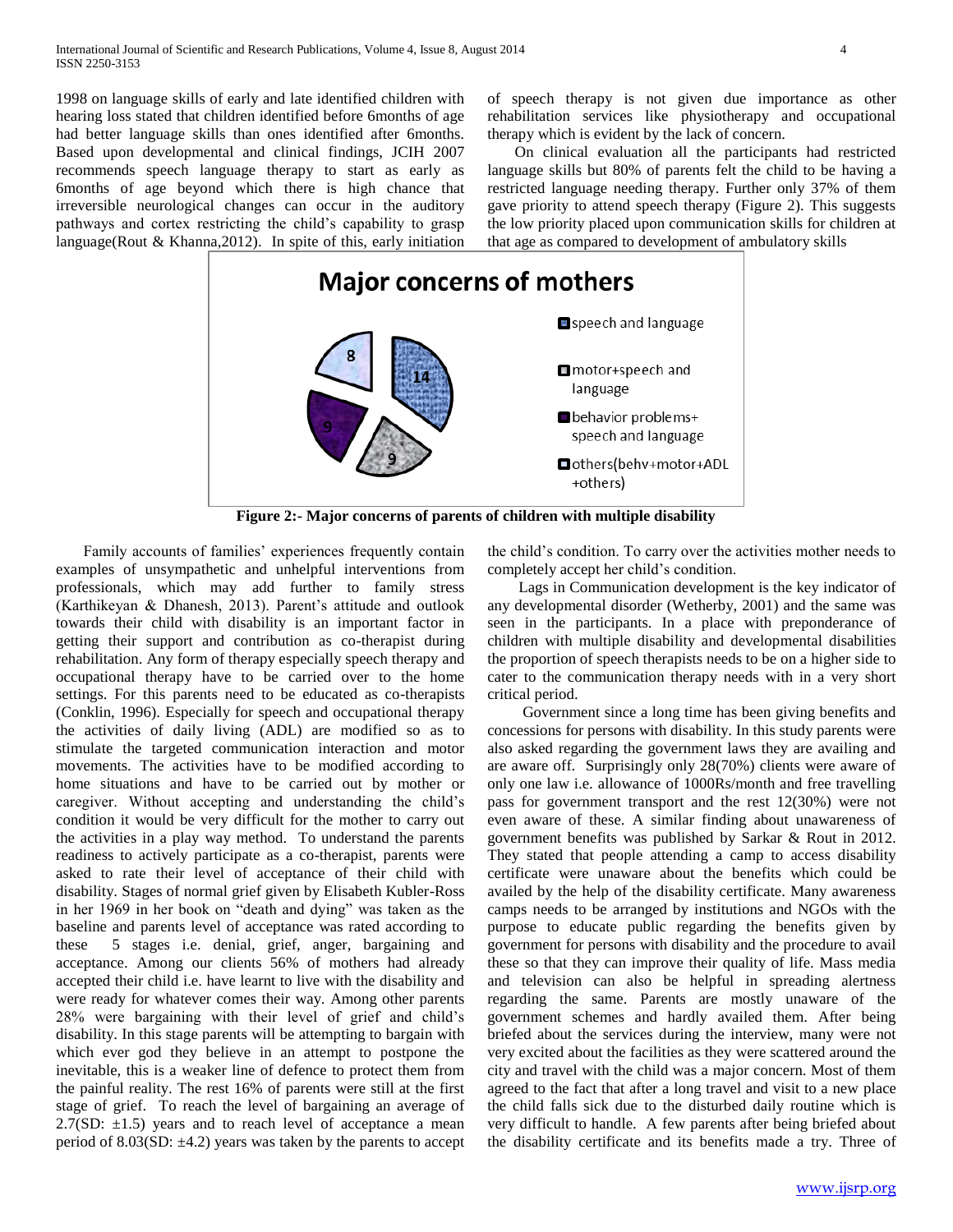them could manage to get it but were not very happy as they had to follow up many times to obtain the disability certificate and a few government benefits. They found the exercise to be physically, economical and above all emotionally taxing. One of the major reasons was due to the non inclusion of people with MD under the seven categories of disabilities as prescribed under the PWD act, 1995(Government of India,1996). It was up to the medical professional to decide whether to give a certificate or deny even if he decided to give a certificate he had to spend some professional time to think which disability the child has to be fit into. All the parents felt the need to get people with MD defined clearly under the law. The parents put forth a proposal to create a single window service centre. The single window centre as proposed by the three parents was expected to cater to 'womb to tomb' needs starting from a obstetrics and gynaecology unit to develop early intervention strategies along with facilities for check up and delivery for the population with special needs to a long term respite care centre.

 About 30 Number of parents had been attending regular therapy by a multidisciplinary team, for a period of 2.18 (SD: ±1.8) years. Parents were explained about transdisciplinary (TD) approach and asked for their preference regarding the two approaches. In TD approach professionals share information and skills across disciplines. Assessment is collaborated so that one individual may do all or most of the interaction with the child, whereas others observe or make suggestions for the interactor to use during the assessment process. Team members work together whenever possible. They train and receive training from each other in reciprocal interactions. Role release is employed (Paul, 1995). This involves sharing information and having team members help each other perform activities traditionally reserved within disciplines. Parents preferred TD approach owing to two primary reasons. Firstly, to avoid the transition from one therapist to another which placed a heavy demand to move the child, adjust with different therapists and manage time. Secondly the presence of one therapist would lead to amalgamation of all the activities during the session and a better continuity of therapy.

#### V. CONCLUSION

 Due to lack of universal newborn screening programs in India there is a massive delay in identification and initiation of rehabilitation in CWMD.

 As soon as parents suspect a problem with their child they first go to doctors (mainly paediatrician and psychiatrists) who in first visit usually don't refer the clients to rehabilitation professionals. This leads to loss of critical age of child as well as delay to develop acceptance which is core to process of rehabilitation. Specific doctors and institutions have to be targeted where majority of the population of the country consult. In absence of universal screening programs efforts to sensitize specific doctors popularly accessed for a type of disability will help speed up the process of rehabilitation by approximately 2.5years (32months).

 Parental concern are mostly pertaining to motor and speech and language development for which they showed preference towards TD team approach as compared to a MD approach

which is been practised in India and so there is a need to evolve this new approach.

 Even though government has quite a number of schemes for the welfare and empowerment of persons with disability hardly few parents know about the very basic transport concessions and the rest 30% don't even know this basic amenity. There is an urgent need to spread awareness about the schemes and the process of procuring these through Mass media.

#### **REFERENCES**

- [1] Annual Report.(2010-2011). National institute of empowerment of persons with multiple disabilities; Pg 19. Vol 10.
- [2] Australian Institute of Health and Welfare (AIHW). Australian Health. (2008). Published by Australian Institute of Health and Welfare. Retrieved from www.aihw.gov.au
- [3] Boyle.CA., Boulet.S., Cohen. RA., Kogan.MD., et.al. (2011). Trends in prevalence of developmental disability in US children, 1997-2008. Paediatrics; 127(6):1034-42.
- [4] Conklin.C. (1996). It takes two to talk for parents of children with language delays. Retrieved from http://www.hanen.org/About-Us/Ourthought-leaders.aspx .
- [5] Carnegie Task Force on Meeting the Needs of Young Children (1994). Starting Points: Meeting the needs of our youngest children. New York: Carnegie Corporation of New York.
- [6] Government of India. (1996). The person with disabilities (Equal opportunities,Protection of rights and Full participation) Act 1995: New Delhi, Ministry of Welfare.
- Graven. N., and brown.V. (2008). Auditory development in the fetus and infant. Newborn and infant nursing reviews; 8(4): 188-191.
- [8] Hunt, N., and Marshall, K. (2006). Exceptional children and youth. Boston, MA: Houghton Mifflin Company. National dissemination centre for children with disabilities (2004). Fact sheet 10. Retrieved from www.nichcy.org/pubs/factsshe/fs10txt.htm
- [9] Itano. C., Coulter. DK., Mehl.AL. Sedey. AL. (1998). Language of early and later identified children with hearing loss. Paediatrics; 105(5), 1161- 1171.
- [10] Karthikeyan.S., and Dhanesh. K.G. (2013). Importance of family therapy in disability rehabilitation. Journal of Educational and Psychological research; 3(1): 105-107
- [11] Khanna., and Rout.(2012). Concerns of Indian mothers with children having severe to profound hearing impairment at diagnosis and after 1-3 years of therapy. Rehabilitation research and practice, vol 2012.
- [12] Lynne. A. ( 1992). Human auditory development. Auditory development. University of Washington. Retrieved from http://faculty.washington.edu/lawerner/sphsc462/Development.pdf
- [13] Micheal. S.C., and Mark. H.( 2008). New advances in understanding sensitive periods in brain development. Current directions in Psychological science. Birkbeck college, university of London; vol 17: pgs 1-3.
- [14] Moon, C. M., & Fifer W. P, Evidence of transnatal auditory learning. J Perinatol. 2000; 20 (8 Pt 2): S37-S44.
- [15] Ounce prevention Fund (1996). Starting Smart: How early experiences affect brain development. Chicago: Ounce prevention fund.
- [16] Position statement: principles and guidelines for early hearing detection and intervention.(2000). Joint committee on Infant Hearing. Pediatrics; 106, 798-817.
- [17] Rout.., kundu., and Sarkar. (2012). Perceptions of city dwellers of Kolkatta India about speech and hearing disabilities. Disability, CBR and inclusive development; vol 23 (3).
- [18] Rout, N., Parveen, S., Chaterjee, D, Kishore, M. T. (2008). Risk factors of hearing impairment in Indian children: a reterospective case file study. International journal of rehabilitation research; 31, 293- 296.
- [19] Rout., and Singh.(2010). Age of suspicion, identification and intervention for rural Indian children with hearing loss. Eastern journal of medicine; vol15, 97-102.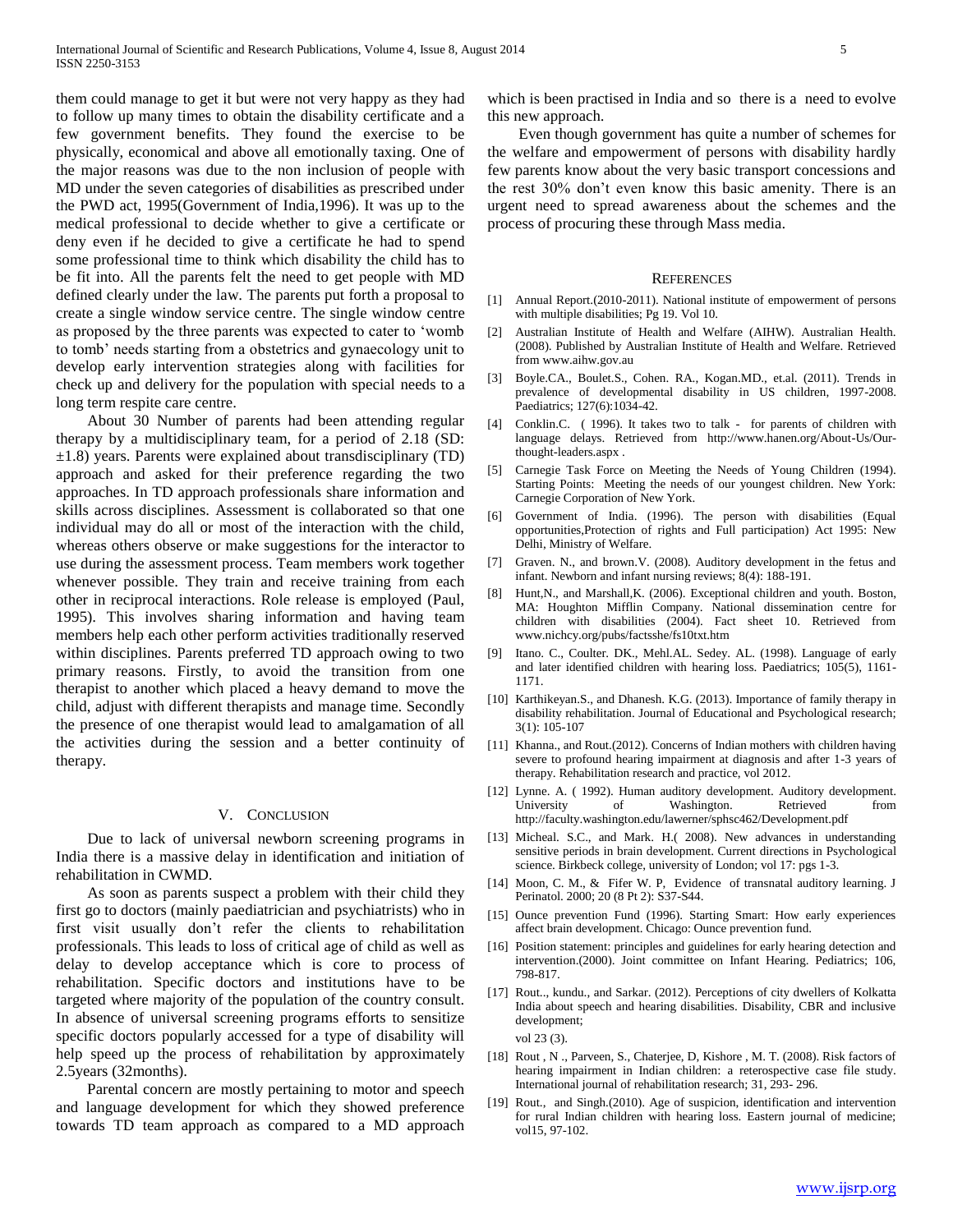Interview Questions

[20] Wetherby, and Prizant. (2001). Infant / toddler checklist. Communication and symbolic behaviour scales developmental profiles; pgs 1-2.

#### AUTHORS

**First Author** – Nachiketa Rout, Associate professor, Department of speech, hearing and communication

National institute of Empowerment of persons with multiple disability, (Under ministry of social justice and empowerment, government of India), Muttukadu, Chennai, India, Email id:- Nachiketa\_raut@yahoo.com **Second Author** – Megha Khanna, Audiologist and Speech language pathologist, Scott's ENT hospital and Laser centre, Lucknow. Uttar Pradesh, India, Email id : khannamegha87@gmail.com

# **Appendix I**

| 1. Name & Age of the child:-<br>Provisional diagnosis:-<br>3.<br>Age of mother: -<br>4.<br>Family type: - Joint/nuclear<br>6.<br>Age at which mother first suspected a problem:-<br>8.<br>Reason behind the suspicion:-<br>9.                                                                                                                                                                                                                                                              | 2. Address:<br>5. Literacy of mother:-<br>7. Income:- |
|--------------------------------------------------------------------------------------------------------------------------------------------------------------------------------------------------------------------------------------------------------------------------------------------------------------------------------------------------------------------------------------------------------------------------------------------------------------------------------------------|-------------------------------------------------------|
| 10. Reaction of the family:-<br>11. Age of visit to the first doctor:-<br>13 Address:<br>14. Advice given by the first doctor:-                                                                                                                                                                                                                                                                                                                                                            | 12. Profession of first doctor:-                      |
| 15. Age of visit to second doctor:-<br>17. Address:                                                                                                                                                                                                                                                                                                                                                                                                                                        | 16. Profession of second doctor:-                     |
| 18. Advice by second doctor:-                                                                                                                                                                                                                                                                                                                                                                                                                                                              |                                                       |
| 19. Age of visit to third doctor if any:-<br>21. Address:                                                                                                                                                                                                                                                                                                                                                                                                                                  | 20. Profession of $3rd$ doctor:-                      |
| 22. Advice given by $3^{rd}$ doctor:-<br>23. Age of child when rehab started:-<br>24. Which rehab was first initiated:-<br>25. Was child speaking when rehab started:-<br>26. Did any professional/Non professional recommend speech therapy:-<br>27. Duration since attending NIEPMD:-<br>28. Different departments you attend:-<br>29. Do you feel difficulty in doing so:- yes/ no sometimes<br>30. Do you prefer a trans disciplinary training:- yes/no/not sure<br>31. If no/yes why: |                                                       |
| 32. What are your main concerns for your child at this point of time:-                                                                                                                                                                                                                                                                                                                                                                                                                     |                                                       |
| 33. What is different or 'abnormal' in your life because you have a special child:- (0 to 5)                                                                                                                                                                                                                                                                                                                                                                                               |                                                       |
| 34. Stage of Adjustment: Grief, denial, anger, bargaining, acceptance.                                                                                                                                                                                                                                                                                                                                                                                                                     |                                                       |

35. Do you know of some laws for the disabled?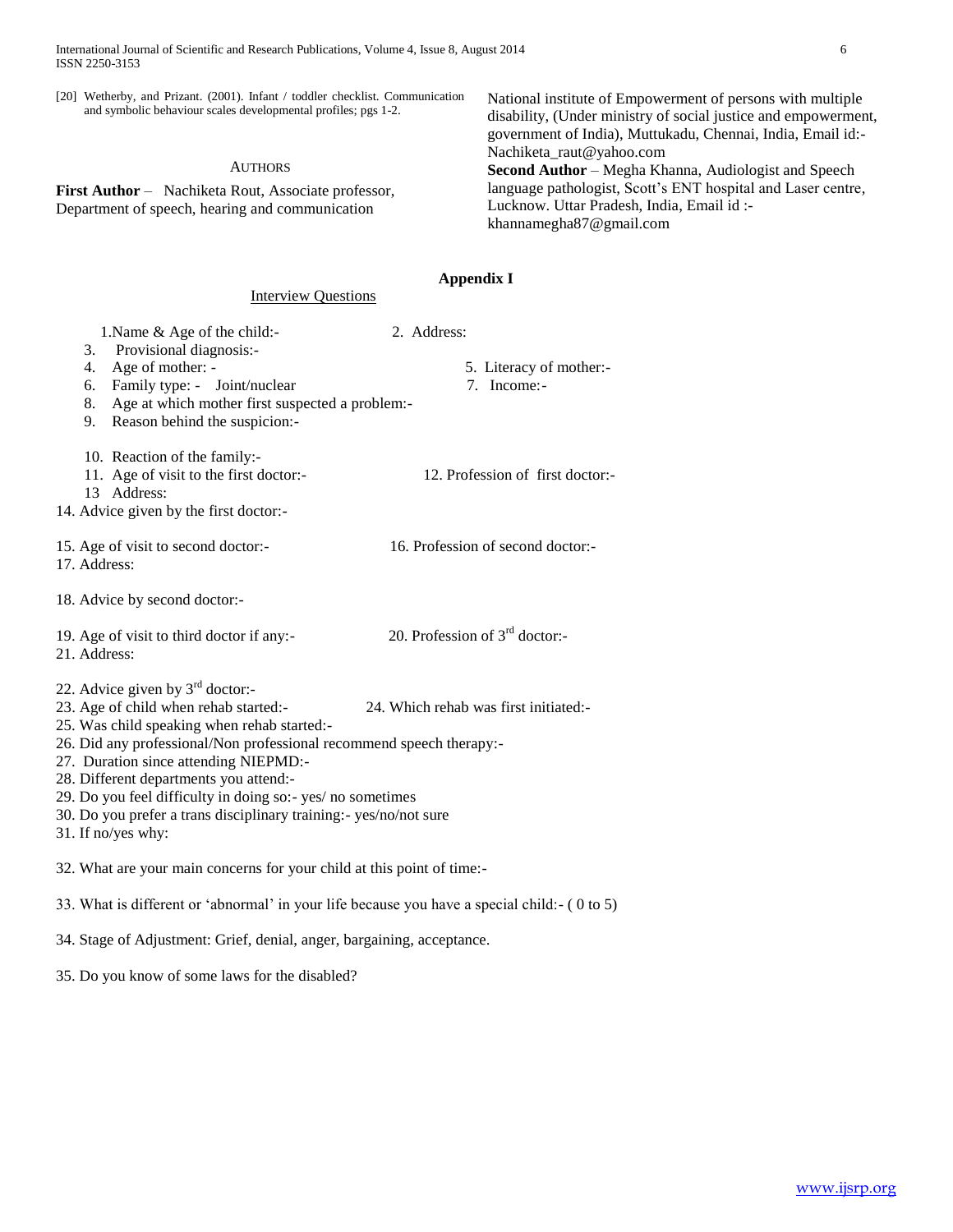Me

 $\omega$ 

Ĥ  $\overline{0}$ 

**Tid**  $\mathsf{r}$ 

 $\mathbf{D}$ 

н.

口  $\vdash$ 

 $\mathbb{R}$ 

**Cej** 

H  $\frac{1}{2}$ 

H

R

Speech

pue

Hearing

eval

.ua

 $\overline{\mathsf{d}}$ 







The density of the neurons increase till 2-3 years of age followed by selective neural pruning, at the age of five reducing the synaptic density in adults by  $50 - 100\%$ (Chechik, Meilijson and Ruppin, 1997)

Brain operates on "use it or lose it" principle (Carnegie Task Force on Meeting the Needs of Young Children, 1994; Ounce prevention Fund, 1996). JCIH, 2000, 2007 recomends assesment by 1 month, identifn by 3 mo and therapy by 6 months.